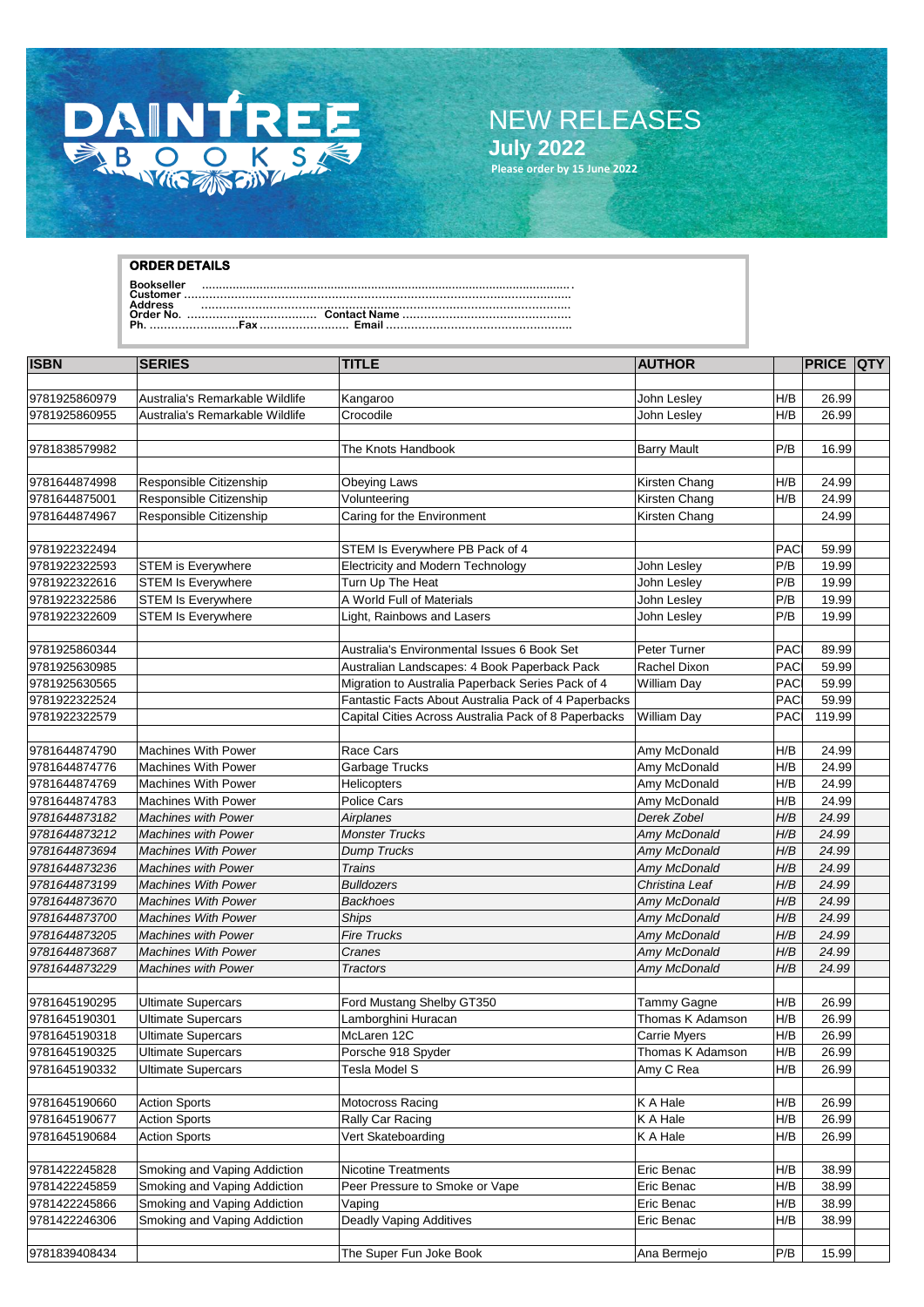| <b>ISBN</b>   | <b>SERIES</b>                                                      | <b>TITLE</b>                                                     | <b>AUTHOR</b>                        |            | <b>PRICE QTY</b> |  |
|---------------|--------------------------------------------------------------------|------------------------------------------------------------------|--------------------------------------|------------|------------------|--|
|               |                                                                    |                                                                  |                                      |            |                  |  |
| 9781645190875 | <b>Wrestling Superstars</b>                                        | John Cena                                                        | Tammy Gagne                          | H/B        | 26.99            |  |
| 9781645190905 | <b>Wrestling Superstars</b>                                        | The Undertaker                                                   | J R Kinley                           | H/B        | 26.99            |  |
| 9781645190851 | <b>Wrestling Superstars</b>                                        | A J Styles                                                       | J R Kinley                           | H/B        | 26.99            |  |
| 9781645190868 | <b>Wrestling Superstars</b>                                        | <b>Brock Lesnar</b><br>Dean Ambrose                              | J R Kinley                           | H/B<br>H/B | 26.99<br>26.99   |  |
| 9781645190981 | <b>Wrestling Superstars</b>                                        |                                                                  | J R Kinley                           |            |                  |  |
| 9781645190882 | <b>Wrestling Superstars</b>                                        | Roman Reigns                                                     | J R Kinley                           | H/B<br>H/B | 26.99<br>26.99   |  |
| 9781645190998 | <b>Wrestling Superstars</b>                                        | Seth Rollins                                                     | J R Kinley                           | H/B        |                  |  |
| 9781645190899 | <b>Wrestling Superstars</b>                                        | Triple H                                                         | J R Kinley                           |            | 26.99            |  |
| 9781645194828 | In Search of the Unexplained                                       | Area <sub>51</sub>                                               | Jenna Lee Gleisner                   | H/B        | 26.99            |  |
| 9781645194873 | In Search of the Unexplained                                       | Stonehenge                                                       | Jenna Lee Gleisner                   | H/B        | 26.99            |  |
| 9781645194866 | In Search of the Unexplained                                       | <b>Haunted Houses</b>                                            | Jenna Lee Gleisner                   | H/B        | 26.99            |  |
| 9781645194835 | In Search of the Unexplained                                       | Bigfoot                                                          | Jenna Lee Gleisner                   | H/B        | 26.99            |  |
| 9781645194897 | In Search of the Unexplained                                       | The Loch Ness Monster                                            | Jenna Lee Gleisner                   | H/B        | 26.99            |  |
|               |                                                                    |                                                                  |                                      |            |                  |  |
| 9781644875261 | <b>Deadly Disasters</b>                                            | The Corona Virus Pandemic                                        | Nathan Sommer                        | H/B        | 26.99            |  |
| 9781644875292 | <b>Deadly Disasters</b>                                            | Hurricane Katrina                                                | Thomas K Adamson                     | H/B        | 26.99            |  |
|               |                                                                    |                                                                  |                                      |            |                  |  |
| 9781644875490 | <b>True Survival Stories</b>                                       | <b>Shark Attack</b>                                              | <b>Blake Hoena</b>                   | H/B        | 26.99            |  |
| 9781644875483 | <b>True Survival Stories</b>                                       | Lost In The Amazon                                               | Betsy Rathburn                       | H/B        | 26.99            |  |
| 9781644875469 | <b>True Survival Stories</b>                                       | <b>Escaping The Nazis</b>                                        | Betsy Rathburn                       | H/B        | 26.99            |  |
|               |                                                                    |                                                                  |                                      |            |                  |  |
| 9781666330205 | Far Out Classic Stories                                            | The Jungle Book                                                  | <b>Stephanie True Peters</b>         | P/B        | 12.99            |  |
| 9781666330281 | Far Out Classic Stories                                            | War of the Worlds Unicorns vs. Mermaids                          | Banjamin Harper                      | P/B        | 12.99            |  |
| 9781666329117 | Far Out Classic Stories                                            | A Prehistoric Journey to the Center of the Earth                 | Benjamin Harper                      | P/B        | 12.99            |  |
| 9781666330366 | Far Out Classic Stories                                            | Frank 'N Stain                                                   | <b>Stephanie True Peters</b>         | P/B        | 12.99            |  |
| 9781496591920 | <b>Far Out Classic Stories</b>                                     | Alice, Secret Agent of Wonderland                                | <b>Katie Schenkel</b>                | P/B        | 12.99            |  |
| 9781496591951 | <b>Far Out Classic Stories</b>                                     | The Silver Spurs of Oz                                           | Erica Schultz                        | P/B        | 12.99            |  |
| 9781496591937 | <b>Far Out Classic Stories</b>                                     | Peter Pan in Mummy Land                                          | <b>Benjamin Harper</b>               | P/B        | 12.99            |  |
| 9781496591944 | <b>Far Out Classic Stories</b>                                     | Robin Hood, Time Traveler                                        | <b>Benjamin Harper</b>               | P/B        | 12.99            |  |
|               |                                                                    |                                                                  |                                      |            |                  |  |
| 9781801551007 | <b>Booklife Readers Non-Fiction</b>                                | Level 4 (Blue) Boats                                             | <b>William Anthony</b>               | P/B        | 9.99             |  |
| 9781801551021 | <b>Booklife Readers Non-Fiction</b>                                | Level 4 (Blue) From Seed to Crop                                 | Shalini Vallepur                     | P/B        | 9.99             |  |
| 9781801551045 | <b>Booklife Readers Non-Fiction</b>                                | Level 5 (Green) Toys                                             | Robin Twiddy                         | P/B        | 9.99             |  |
| 9781801551038 | <b>Booklife Readers Non-Fiction</b>                                | Level 5 (Green) Birds                                            | <b>William Anthony</b>               | P/B        | 9.99             |  |
| 9781801551052 | <b>Booklife Readers Non-Fiction</b>                                | Level 6 (Orange) Drones                                          | <b>William Anthony</b>               | P/B        | 9.99             |  |
| 9781801551069 | <b>Booklife Readers Non-Fiction</b>                                | Level 6 (Orange) Teachers and You                                | <b>William Anthony</b>               | P/B        | 9.99             |  |
| 9781801551083 | <b>Booklife Readers Non-Fiction</b>                                | Level 7 (Turquoise) Animals with Superpowers                     | <b>William Anthony</b>               | P/B        | 10.99            |  |
| 9781801551076 | <b>Booklife Readers Non-Fiction</b>                                | Level 7 (Turquoise) Magic Tricks                                 | Robin Twiddy                         | P/B        | 10.99            |  |
| 9781801551298 |                                                                    |                                                                  |                                      | P/B        |                  |  |
| 9781801551281 | <b>Booklife Freedom Readers</b><br><b>Booklife Freedom Readers</b> | Dino-Trek for a Diplodocus                                       | Shalini Vallepur<br>Shalini Vallepur | P/B        | 12.99<br>12.99   |  |
| 9781801551434 | <b>Booklife Freedom Readers</b>                                    | Dino-Trek for a Tyrannosaurus Rex<br><b>Lives of Butterflies</b> |                                      | P/B        | 12.99            |  |
| 9781801551304 | <b>Booklife Freedom Readers</b>                                    | Teeth to Tail of a Great White Shark                             | <b>Holly Duhig</b><br>Robin Twiddy   | P/B        | 12.99            |  |
|               |                                                                    |                                                                  |                                      |            |                  |  |
| 9781801551618 | <b>Booklife Accessible Readers</b>                                 | <b>Aquarium Explorers</b>                                        | Mignonne Gunasekara                  | P/B        | 12.99            |  |
| 9781801551632 | <b>Booklife Accessible Readers</b>                                 | Recycling Journeys                                               | Louise Nelson                        | P/B        | 12.99            |  |
| 9781801551595 | <b>Booklife Accessible Readers</b>                                 | The Roman Empire                                                 | Robin Twiddy                         | P/B        | 12.99            |  |
| 9781801551588 | <b>Booklife Accessible Readers</b>                                 | <b>Exploring Antarctica</b>                                      | Shalini Vallepur                     | P/B        | 12.99            |  |
| 9781801551564 | <b>Booklife Accessible Readers</b>                                 | The Wonderful World of Inventions                                | Joanna Brundle                       | P/B        | 12.99            |  |
|               |                                                                    |                                                                  |                                      |            |                  |  |
| 9781789505306 |                                                                    | 91 Cool Maths Tricks to Make You Gasp!                           | Anna Claybourne                      | P/B        | 19.99            |  |
| 9781789505313 |                                                                    | 73 Cool Science Tricks to Wow Your Friends!                      | Anna Claybourne                      | P/B        | 19.99            |  |
|               |                                                                    |                                                                  |                                      |            |                  |  |
| 9781839408274 |                                                                    | Chemistry for Curious Kids                                       | Lynn Huggins-Cooper                  | H/B        | 28.99            |  |
|               |                                                                    |                                                                  |                                      |            |                  |  |
| 9781838575182 |                                                                    | Infographic Human Body                                           | Kevin Pettman                        | P/B        | 21.99            |  |
| 9781838575977 |                                                                    | Infographic Animals                                              | Alex Woolf                           | P/B        | 21.99            |  |
|               |                                                                    |                                                                  |                                      |            |                  |  |
| 9781645192572 | That's Disgusting                                                  | <b>Disgusting Medical Procedures</b>                             | Joanne Mattern                       | H/B        | 26.99            |  |
| 9781645192565 | That's Disgusting                                                  | <b>Disgusting Bugs</b>                                           | Joanne Mattern                       | H/B        | 26.99            |  |
| 9781645192541 | That's Disgusting                                                  | <b>Disgusting Places</b>                                         | Joanne Mattern                       | H/B        | 26.99            |  |
| 9781645192534 | That's Disgusting                                                  | Disgusting Jobs                                                  | Joanne Mattern                       | H/B        | 26.99            |  |
|               |                                                                    |                                                                  |                                      |            |                  |  |
| 9781838574642 |                                                                    | A Treasury of Fairy Tales                                        | <b>Claire Philip</b>                 | H/B        | 28.99            |  |
|               |                                                                    |                                                                  |                                      |            |                  |  |
| 9781666330625 | <b>Girls Survive</b>                                               | Audrey Under the Big Top                                         | Jessica Gunderson                    | P/B        | 14.99            |  |
| 9781666329445 | <b>Girls Survive</b>                                               | Lena and the Burning of Greenwood                                | Nikki Shannon Smith                  | P/B        | 14.99            |  |
|               |                                                                    |                                                                  |                                      |            |                  |  |
| 9781666328530 | DC Super-Pets Origin Stories                                       | Beppo!                                                           | <b>State Korte</b>                   | P/B        | 12.99            |  |